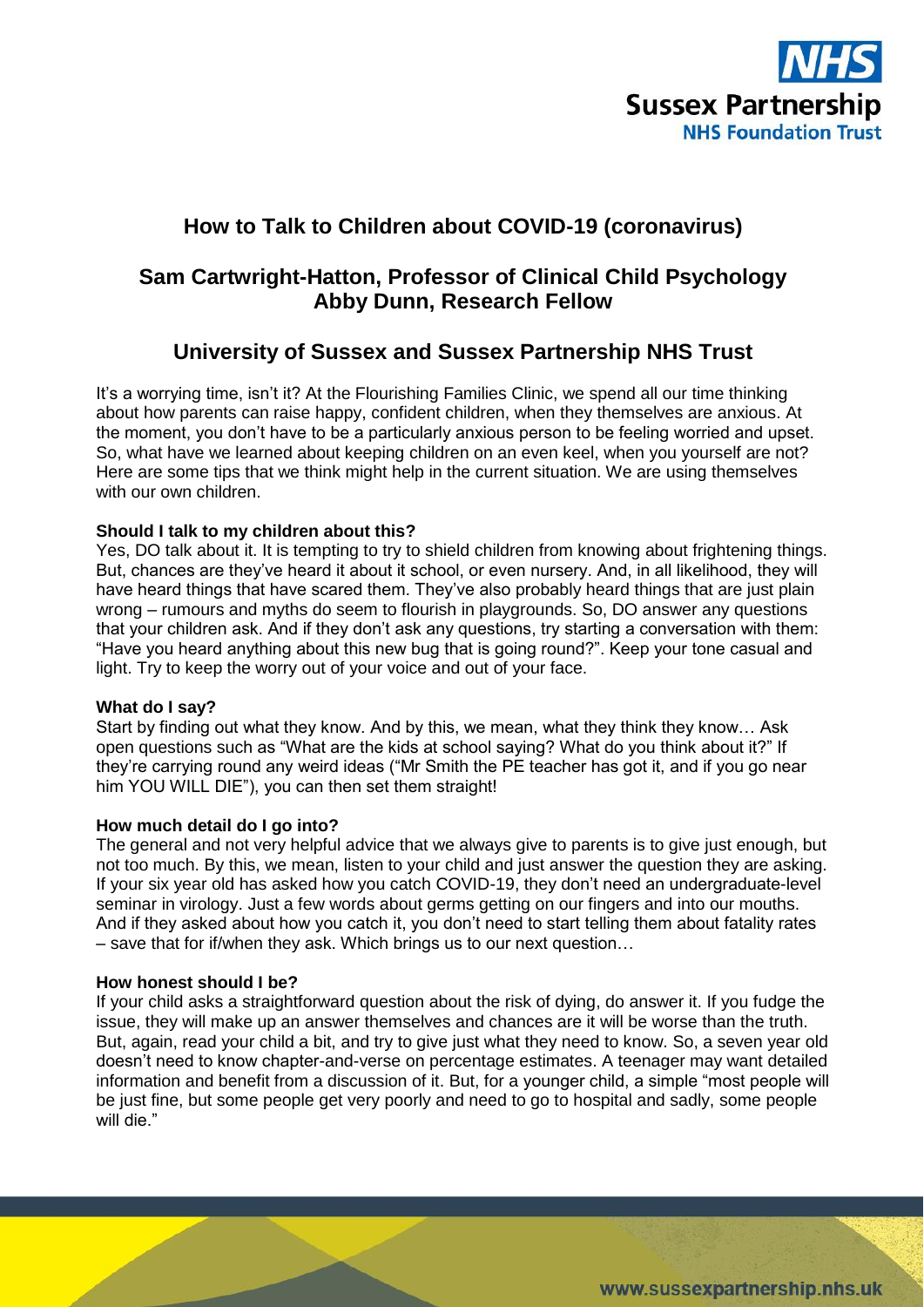

#### **How much reassurance should I give?**

Give plenty of reassurance. In particular, make it very clear that children and teenagers are extremely unlikely to get very ill – a cough or a sore throat at worst. At time of writing, we don't believe that any child under 10 has died anywhere in the world. If you, yourself, are youngish and reasonable healthy, you can also give some assurance that you are also very unlikely to get seriously ill. However, be wary of giving absolute guarantees. For instance, it is very tempting to say "Oh Granny and Grandpa will be fine, I promise!" The chances are that they will be fine, but if they are not, then it might be difficult for your child to trust your assurances in future.

#### **Let your kids see you in control**

Let your children see that you are taking steps to control the situation – feeling that your parents know what they are doing is very reassuring. So, maybe you can take everyone's temperature if the morning, and remind everyone to wash their hands lots. But, try to do these things calmly – giving an air that it's all under control, rather than a vibe that you are panicking! Even better, let your kids get involved in preparations. Maybe they can take their own temperature, or disinfect a few doorknobs. This will help them feel in control too.

## **Is there anything I shouldn't tell my kids?**

In general, we say that honesty is the best policy – if a child asks a question, it is best to answer it, even if you do so quite simply. However, we do advise that you keep young children (up to the age of about 10) away from all sources of news. We say this all the time – not just when there is a scary story in the news. Children just don't need that level of information. They can't put it into context, and they definitely don't need some of the scare stories that are out there. Turn off the TV and radio when the news comes on, or when people start talking about the coronavirus. Don't leave newspapers lying around.

After about the age of 10 (you know your own child best) we usually say it's OK to see a little careful news – CBBC Newsround is good for taking a calm, child-centred approach. But, watch it with them, and be ready to discuss anything that it brings up.

If your child uses the internet, be aware that there are a lot of horrible, scary stories out there. You have probably got quite good at filtering out the most ridiculous bits, but they haven't learnt how to do that yet. Keep a close eye on what they are viewing.

#### **How do I help my kids deal with the big life changes?**

If there are going to big life changes, explain these to kids, again keeping a calm and practical tone of voice. So, if Granny has decided to self-quarantine for a few months, do tell your child this and explain why. Explain that it is a good thing that Granny is doing to this to look after herself. Explain that you will chat to Granny lots on the phone and Skype.

If you can, get your children on board with any changes that are happening in your family. So, for example, one of us has explained the need to reduce social contact to her 10 year old, and then asked her to think of ways that she could reduce her social contact. She suggested cutting circus skills this week, and then trampolining next week. In all probability, both will have been cancelled within days, but if not, she 'owns' this decision. This will hopefully mean less moaning about not being able to go, and a gives her a small feeling of control over the situation.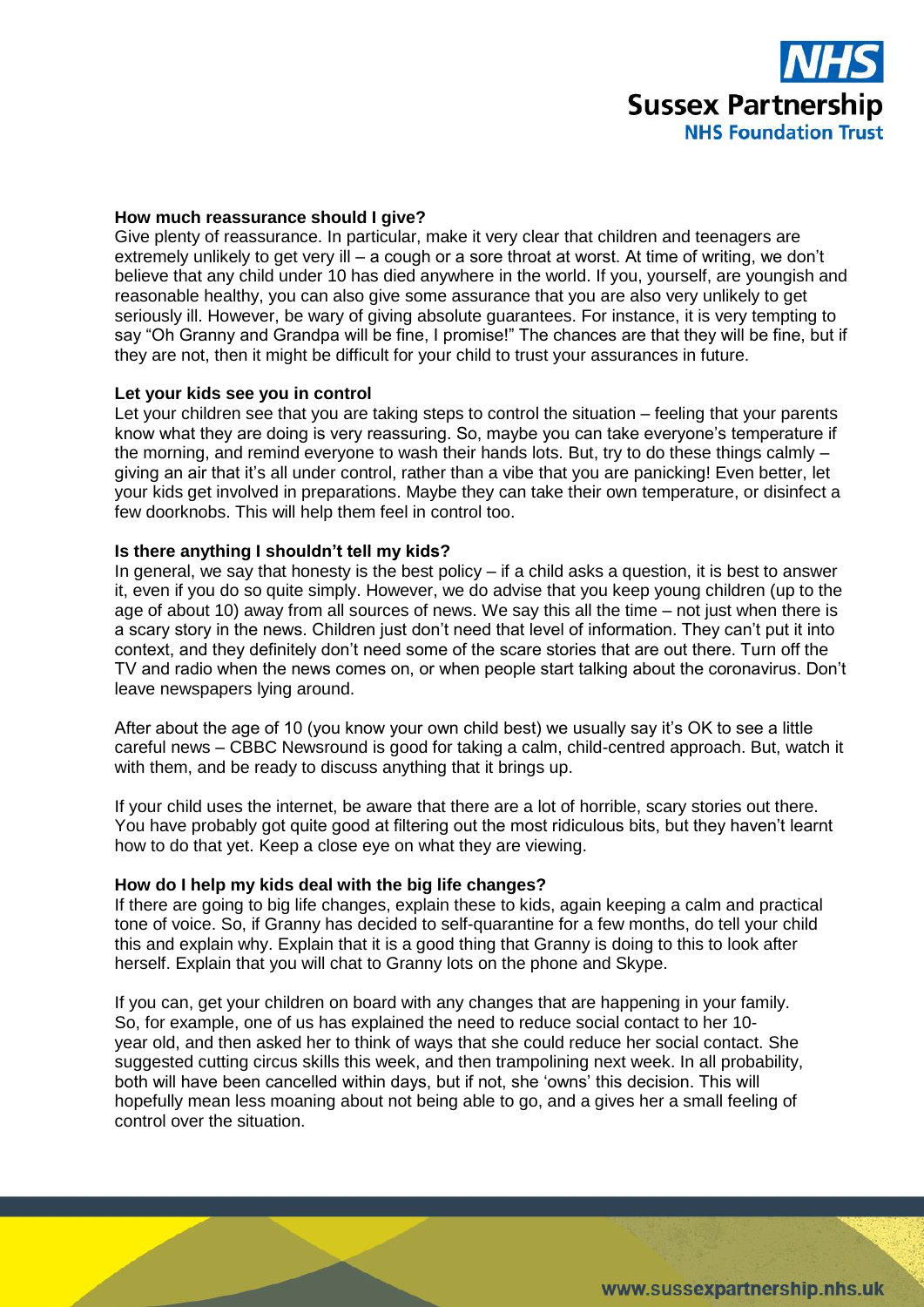

At Flourishing Families, we are always looking for opportunities for 'emotion coaching'. These are times when a child experiences a strong emotion, such as anger and fear. It is only through experiencing these feelings that children can learn to deal with them – with our help. So, one of us (AD) has been using her child's upset at a cancelled Easter holiday to help her daughter talk about, understand, and tolerate frustration and disappointment.

#### **What if we get locked down?**

Children will react to a lockdown in different ways. Some will see it as an adventure, and if so, go with that! Others will take it as a sign of impending doom and will need more reassurance. If your child takes it badly, to try to keep the daily routine going as much as possible – same time to get up, same to go to bed. Do a bit of schoolwork if you like. But, spot the opportunity here - use it as a real chance to re-connect as a family. We are all so busy usually – most children say that they don't get enough time with their parents. Well, here's your chance! Play silly games, watch films together, read to them. Encourage them to take control and find ways of making new types of fun – can you play Monopoly over Skype…? Who knows – give it a go! Have fun and try to find the silver lining – if you can do that in a situation like this, you are teaching your children a truly wonderful lesson.

Children need a lot of exercise. If they don't get enough, they can get antsy and stressed and badly behaved. This might be difficult to arrange in a lockdown. Get them out in the garden if you have one – kick a ball around, bounce on the trampoline, do cartwheels. If not, see if you can find some fun dance videos online and do them together in the sitting room.

Children need a lot of play. They really do NEED it. If you've got more than one child and they play well together, great. If you haven't, then you may need to get stuck in yourself. Playing with kids can be unbelievably dull, but dive in and try to do it. They really, really need it! With older kids, you might be able to arrange some Skype playdates.

#### **What if I am feeling really anxious?**

Many of us are feeling quite anxious at the moment. But what if you are really struggling? The first advice is talk, talk, talk. Call a friend, Skype your sister, talk to your partner. But, try to make sure that your children do not overhear these conversations. Little ears are surprisingly good at hearing things (when they want to) so if you are having a big worry session, make absolutely sure no children can overhear.

When we feel anxious, it is very easy to become over-protective, and this is quite bad for kids. The problem is, at the moment, we are all having to be quite protective about things – keeping clean, social contact, staying healthy. Make a big effort to stop this protectiveness from spilling over into other areas of your child's life. It's still OK to swing upside-down from the climbing frame if that's what they normally do. It's still OK to be out of sight for a few minutes, if that's what they normally do. In other words, try to be the same parent you would usually be.

If you find talking to your kids about the coronavirus too upsetting, it's OK – delegate to someone else. Get your partner to do it, or your friend – anyone who you can trust to talk calm good sense